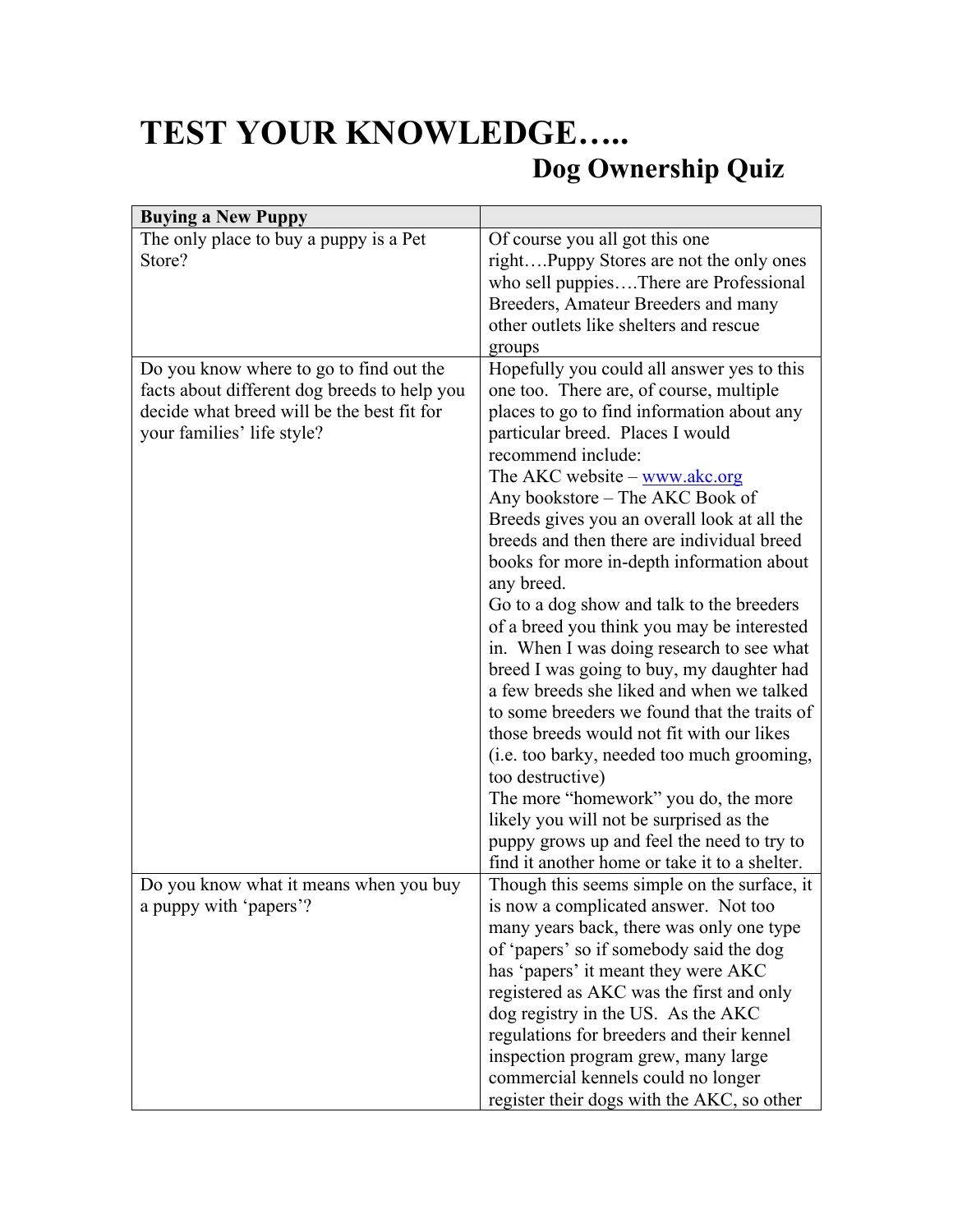|                                                          | registries started to be created. For some<br>of these new registries, all you need to<br>register your dog is to send them a picture<br>of your $\log$ – so in this case the dog now<br>has 'papers' but they don't really prove the<br>parentage or heritage of the puppy as they<br>did not have to prove the parents were<br>registered and the grandparents, etc. Some<br>of the other registries all you have to do is<br>show them the dog is registered with the<br>AKC and they will also register you,<br>though again they do not have the original<br>history of the family of the dogs – only<br>AKC does. Soyou need to be careful<br>not to just be satisfied with a dog having<br>'papers' but you need to be sure they are<br>papers that really show the history and<br>heritage of the dog your considering |
|----------------------------------------------------------|--------------------------------------------------------------------------------------------------------------------------------------------------------------------------------------------------------------------------------------------------------------------------------------------------------------------------------------------------------------------------------------------------------------------------------------------------------------------------------------------------------------------------------------------------------------------------------------------------------------------------------------------------------------------------------------------------------------------------------------------------------------------------------------------------------------------------------|
| Some dog breeds have a shorter life span<br>than others? | buying.<br>This is, of course, true. Larger dogs tend<br>to live a shorter life span than do Smaller<br>dogs – Some small breeds can live up to<br>35 years, while most medium breeds live<br>around $12 - 15$ years, large breeds $10 - 12$<br>and giant breed around 9 years. This is<br>important information for planning<br>purposes especially if you are looking to<br>get a puppy later in life to make sure you<br>are planning for what will happen to your<br>dog if it outlives you                                                                                                                                                                                                                                                                                                                                |
| All dog breeds have the same known health<br>issues?     | This one you should have answered 'no'.<br>Though there are common types of issues<br>that affect most or all dogs, some breeds<br>have certain ailments that are more<br>common for that breed than another breed.<br>For example, most large breeds can be<br>susceptible to hip dysphasia. Because of<br>this possibility, good breeders perform hip<br>testing before they breed any dog. This<br>testing is performed when the dog is 2<br>years old and the results are certified by an<br>independent organization called OFA -<br>Orthopedic Foundation for Animals. This<br>organization also certifies heart and<br>thyroid and a few others. There is a<br>similar group that certifies eye screening –                                                                                                             |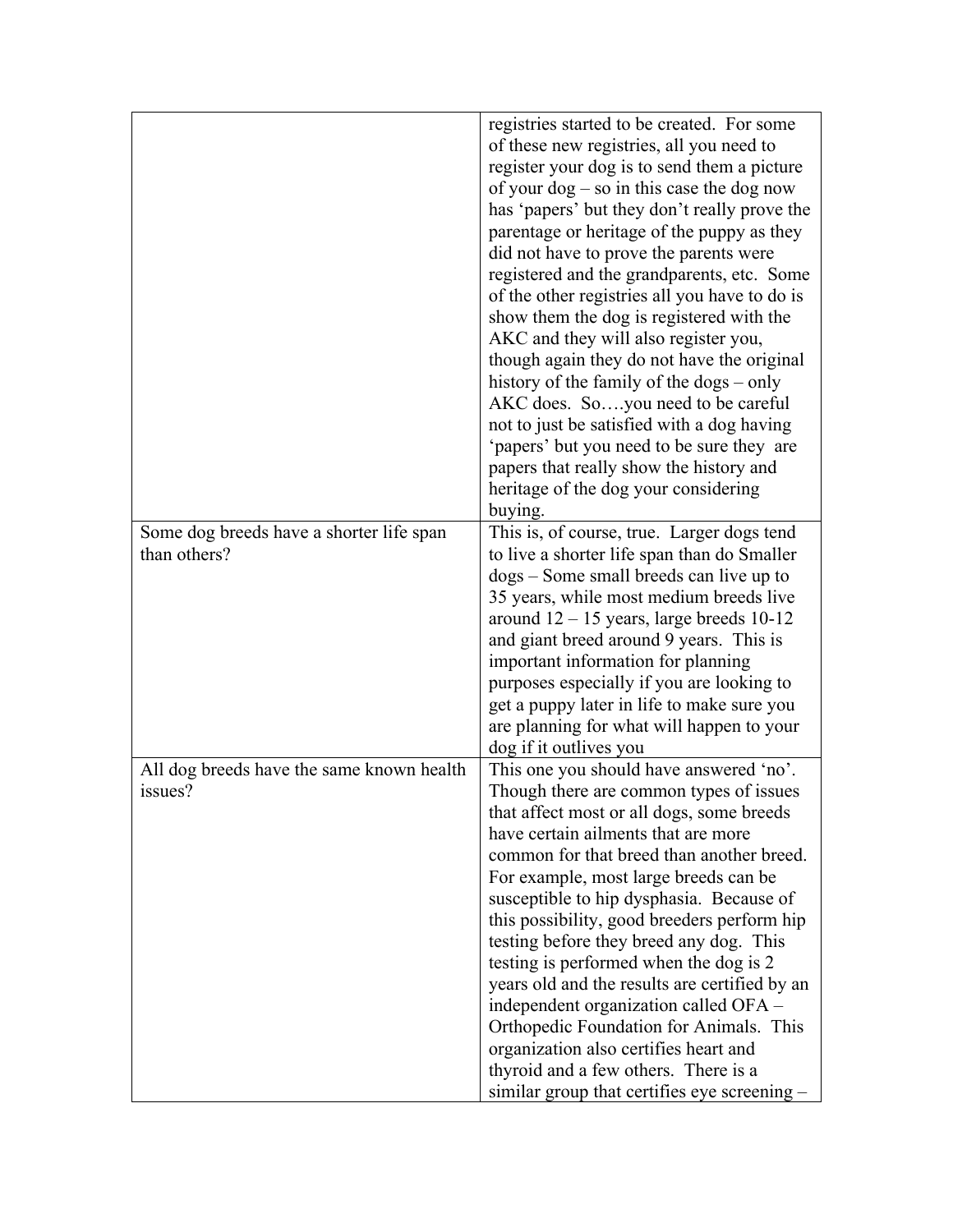|                                          | Canine Eye Registration Foundation.                                                 |
|------------------------------------------|-------------------------------------------------------------------------------------|
|                                          | Good breeders perform these tests and any                                           |
|                                          | others prevalent in their breeds to ensure                                          |
|                                          | the best health they can possibly provide to                                        |
|                                          | their puppies. More tests and genetic                                               |
|                                          | advances occur and we will continue to                                              |
|                                          | expand testing as it does.                                                          |
| Do you know what makes a dog 'pure       | I think this one is obviousa pure bred                                              |
| bred?'                                   | dog means that its parents and its whole                                            |
|                                          | family tree show that the dog has been                                              |
|                                          | bred only to dogs of the same breed and                                             |
|                                          | not to dogs of other breeds. Most of the                                            |
|                                          | breeds in the AKC today have history that                                           |
|                                          | dates back to the 1600s, 1700s in their                                             |
|                                          | country of origin. When you hear about                                              |
|                                          | new breeds here being added to the AKC,                                             |
|                                          | that doesn't mean somebody just decided                                             |
|                                          | to create one, it means this breed existed,                                         |
|                                          | most likely in another country, for many                                            |
|                                          | many years but has only been registered in                                          |
|                                          | the US with sufficient numbers to be                                                |
|                                          | tracked as a breed in the kennel club.                                              |
|                                          |                                                                                     |
|                                          |                                                                                     |
| Do all breeds have the same personality? | This is another easy one just as all                                                |
|                                          | people are individuals; each puppy is an                                            |
|                                          | individual and will develop different traits                                        |
|                                          | based on their training and genetics. There                                         |
|                                          | are some 'traits' that are seen very often                                          |
|                                          | throughout a breed but no too dogs that are                                         |
|                                          | exactly alike in a litter. Some of the things                                       |
|                                          | that can be breed specific are things like                                          |
|                                          | herding/hunting instincts.                                                          |
| Do you know what a breed rescue is?      | Some of you may never have heard this                                               |
|                                          | term. Breed rescues are caring, giving,                                             |
|                                          | dedicated groups of people who save many                                            |
|                                          | pure bred dogs each year. Part of the                                               |
|                                          | reason you don't see many pure bred dogs                                            |
|                                          | in animal shelters is that when they are                                            |
|                                          | turned in to a shelter, if there is a local                                         |
|                                          | breed rescue then the shelters contact that                                         |
|                                          | particular breed's breed rescue and as long                                         |
|                                          | as the dog is adoptable (no temperament                                             |
|                                          | issues, for example) the dog is pulled, put                                         |
|                                          | into a foster home and a permanent home                                             |
|                                          | is found. These groups run completely on<br>donations from the breed's parent club, |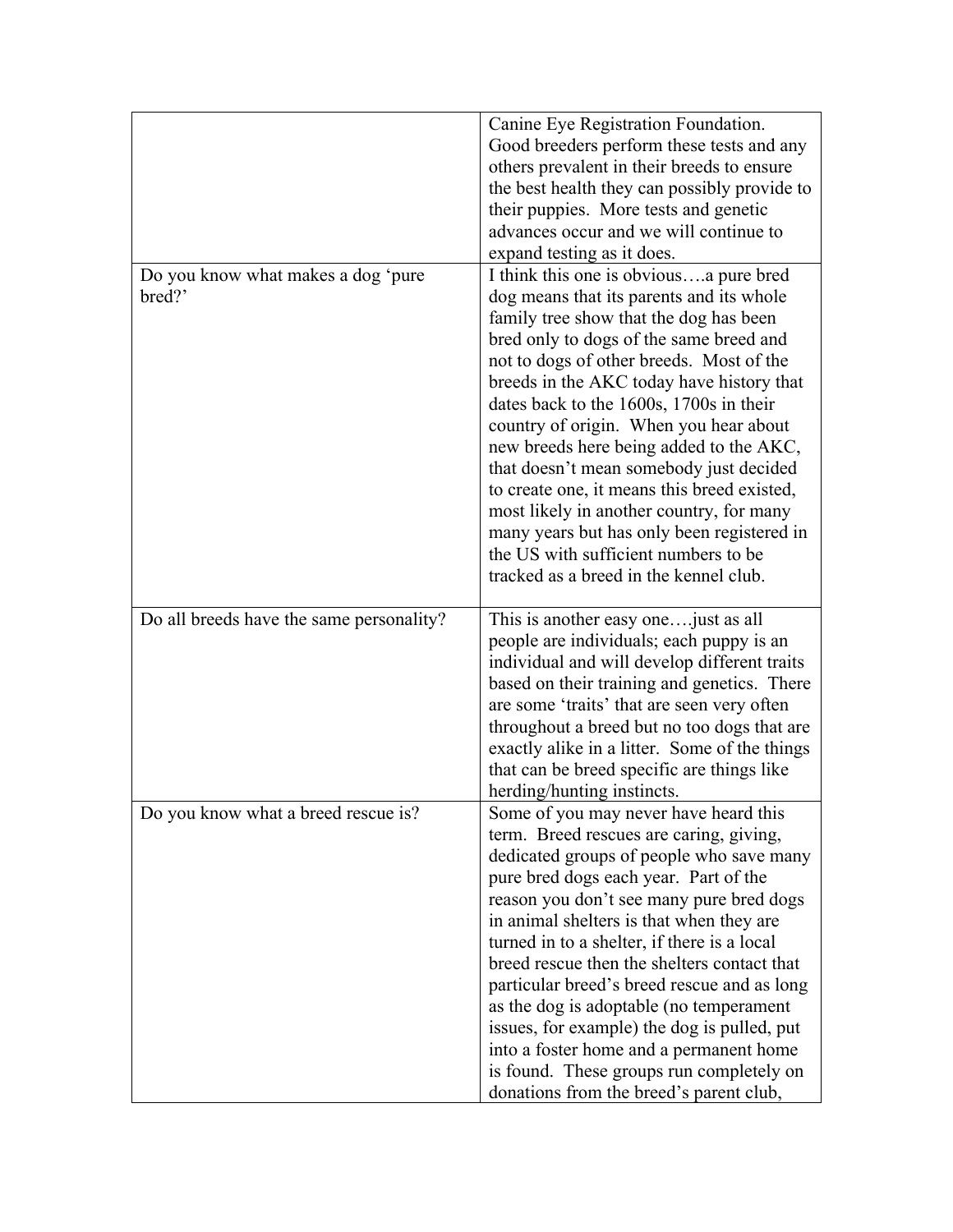|                                               | breeders who are members of the parent                      |
|-----------------------------------------------|-------------------------------------------------------------|
|                                               | club or local clubs near the rescue group                   |
|                                               | and other good Samaritans.                                  |
| Do you know what breeds can be found at a     | Againthis should be an easy oneall                          |
| local animal shelter?                         | breeds can be found at an animal shelter.                   |
|                                               | Some may be pure bred (turned in with                       |
|                                               | papers to prove it), some may look like                     |
|                                               | pure bred (turned in without proof), while                  |
|                                               | many others are obvious 'mixes' of                          |
|                                               | different breeds. Many mixes today are                      |
|                                               | called 'designer dogs' and sold for as                      |
|                                               | much or more than pure bred dogs.                           |
| Do you think you should ask puppy sellers     | You bet. If you've done your research                       |
| what health testing they do on the parents of | then you know what types of things might                    |
| the puppies?                                  | happen in that breed and should ask the                     |
|                                               | breeder what testing has been done and                      |
|                                               | what the results were.                                      |
| Do you think you should be shown or given     | Sure just like when buying anything                         |
| a copy of the results of health testing?      | 'certified', you'll want to see the                         |
|                                               | certificate or test results to back up the                  |
|                                               | breeder's claims. Many breeders prepare a                   |
|                                               | packet of papers when you take your                         |
|                                               | puppy home that includes the parent's                       |
|                                               | pedigree, health certifications, puppy shot                 |
|                                               | and worming record, do's and don'ts for                     |
|                                               | that breed, helpful tips, and more                          |
| Do you think you should ask to see the        | It is always a good idea to see the parents                 |
| mother and/or the father of the puppies?      | or at least one parent if possible. This way                |
|                                               | you can get a good idea of the                              |
|                                               | temperament of the parent(s), see if they                   |
|                                               | are happy and friendly a trait they will                    |
|                                               | most likely pass on to their puppies.                       |
| Do you think you should visit the breeder     | Againthis is a great idea. See the                          |
| and see the conditions they keep their dogs   | conditions of the house or kennel the dogs                  |
| ins?                                          | and puppies are raised in will give you a                   |
|                                               | good idea as to the health and general care<br>of the dogs. |
| Do you think you should ask to see or be.     | For sureyou'll want to see the puppies                      |
| given a copy of the puppy's pedigree?         | pedigree to get an idea of the history of the               |
|                                               | puppy's familyfor example do they have                      |
|                                               | a history of being proven in the dog show                   |
|                                               | ring or an obedience or herding or hunting                  |
|                                               | activity                                                    |
| Do you know what the initials before and/or   | When looking at a dog's pedigree, you can                   |
| after the dog's registered name mean?         | tell if they have been active and proven in                 |
|                                               | dog activities by looking at the initials                   |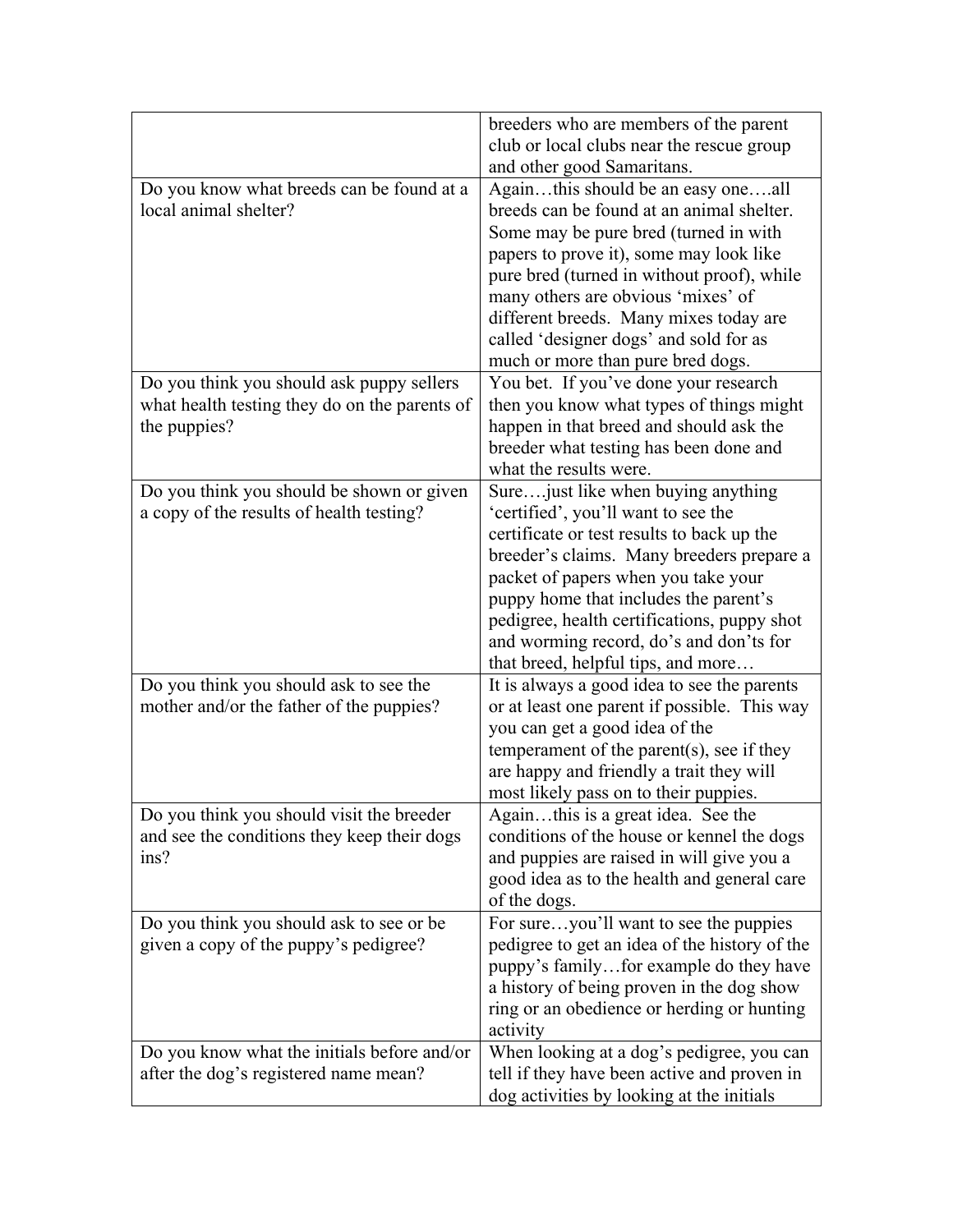| before and after the dogs namehere are                                                   |  |
|------------------------------------------------------------------------------------------|--|
| some common examples to look for before                                                  |  |
| the dog's name:                                                                          |  |
|                                                                                          |  |
| $CH - Champion$                                                                          |  |
|                                                                                          |  |
| BIS - Best In Show                                                                       |  |
| BISS – Best In Specialty Show                                                            |  |
| CAN CH - Canadian Champion                                                               |  |
|                                                                                          |  |
| Here are some common examples to look                                                    |  |
| for after the dog's name:                                                                |  |
| CGC – Canine Good Citizen                                                                |  |
| $CD$ – Companion Dog                                                                     |  |
|                                                                                          |  |
| CDX – Companion Dog Excellent                                                            |  |
| TT - Temperament Tested                                                                  |  |
| RN - Rally Novice                                                                        |  |
| Do you think all dog "Breeders" are the<br>This is an area where you should be able to   |  |
| same?<br>say 'No' quite quickly too. There are a                                         |  |
| large number of differences in breeders                                                  |  |
| and types of breeders. There are large                                                   |  |
| commercial breeders – they have hundreds                                                 |  |
| of dogs and mostly sell to large puppy                                                   |  |
|                                                                                          |  |
| operations like pet store chains. There are                                              |  |
| people in your neighborhood who have a                                                   |  |
| dog or two and just want to see what its                                                 |  |
| like to breed a litter of puppies. There are                                             |  |
| dog show folks who range from small                                                      |  |
| house based operations to relatively small                                               |  |
| kennelsthey breed a litter or 2 a year,                                                  |  |
|                                                                                          |  |
| perform health screening, and are breeding                                               |  |
| to improve their lines and since most litters                                            |  |
| produce more than one puppy end up with                                                  |  |
| some quality puppies to sell to pet or other                                             |  |
| show homes.                                                                              |  |
| Do you think it is rude for a dog breeder to<br>We don't think so and here's why, unlike |  |
| ask you personal information about your<br>pet stores and people who are just breeding   |  |
| home, yard, family, past and current pet<br>to see what its like, most show breeders try |  |
|                                                                                          |  |
| ownership history, veterinary references?<br>to make sure that your family if the right  |  |
| 'fit' for one of their puppies. We spend a                                               |  |
| lot of time and money breeding, health                                                   |  |
| screening and loving our dogs and the                                                    |  |
| puppies they produce. It is our goal to sell                                             |  |
|                                                                                          |  |
| our puppies to home that are to the best of                                              |  |
| our ability to tell a perfect fit for the breed                                          |  |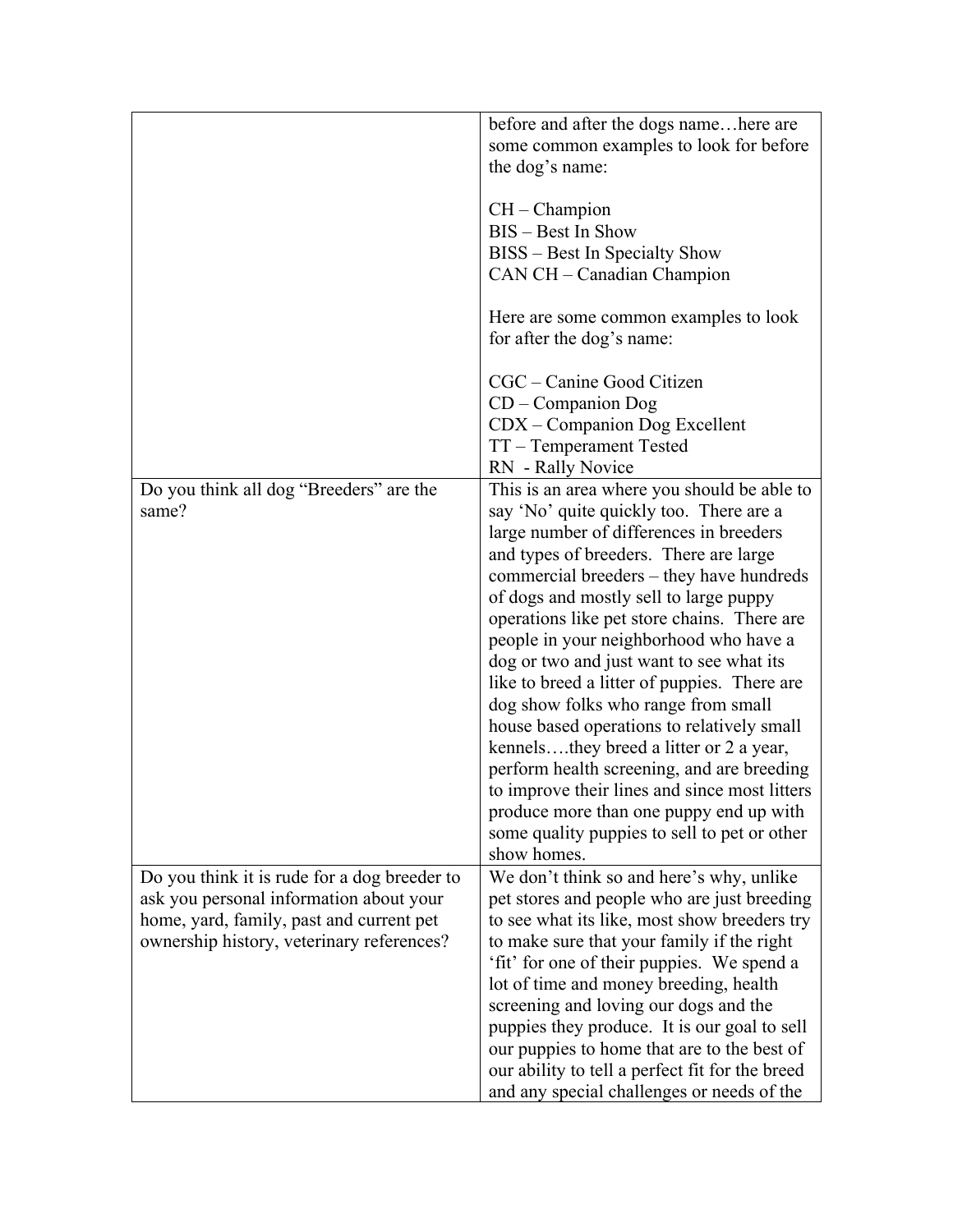|                                             | breed. Some breeds should never be           |
|---------------------------------------------|----------------------------------------------|
|                                             | without a fenced yard because they love to   |
|                                             | run away, some do not do well with other     |
|                                             | dogs so a family with 5 dogs already         |
|                                             | would not be a great fit. Asking the         |
|                                             | questions we do let's us understand the      |
|                                             | situation the puppy would be sold into and   |
|                                             | educate the potential buyer of the types of  |
|                                             | problems that could arise based on their     |
|                                             |                                              |
|                                             | family make-up or property situation.        |
|                                             | Asking for veterinary references allows us   |
|                                             | to make sure that if you have had pets       |
|                                             | before or still have pets that your vet also |
|                                             | feels you are a responsible owner.           |
| All pure bred dogs have national breed      | This is true. Each breed starts out with a   |
| clubs whose members sign a code of ethics   | parent club that works to put together the   |
| stating how they will conduct themselves in | breed standard and organize the active       |
| breeding and selling puppies?               | show people of the breed. Part of            |
|                                             | membership includes the signing of a code    |
|                                             | of ethics that may differ slightly from club |
|                                             | to club but mostly asks the breeder to be    |
|                                             | ethical in their dealings with breeding and  |
|                                             |                                              |
|                                             | selling of puppies.                          |
| <b>After the Sale</b>                       |                                              |
| Do you think you should be able to contact  | Good breeders will not only welcome but      |
| the breeder after you buy the puppy?        | encourage you to keep in touch with them     |
|                                             | to let them know how your puppy is           |
|                                             | progressing. Pictures, e-mails, phone        |
|                                             | calls to touch base are great as well as     |
|                                             | making sure there is an open line of         |
|                                             | communication so you'll feel comfortable     |
|                                             | calling anytime you have a question,         |
|                                             | problem or situation you need advice on.     |
| Do you think the breeder should keep in     | This is pretty much as true as the question  |
| touch with you after you buy the puppy?     | above. There should be an open line of       |
|                                             | communication to make sure that you are      |
|                                             | not struggling with any problems or          |
|                                             | waiting until a problem has gotten too bad   |
|                                             | and can't be fixed.                          |
| Do you think it is important to take a new  | Most good breeders will insist or            |
| puppy to formal training classes?           | encourage you to take your puppy to at       |
|                                             | least one formal training class to get the   |
|                                             | puppy (and you) off to a good start in       |
|                                             | having a well behaved, obedient pet that     |
|                                             | will be a life long, loved companion.        |